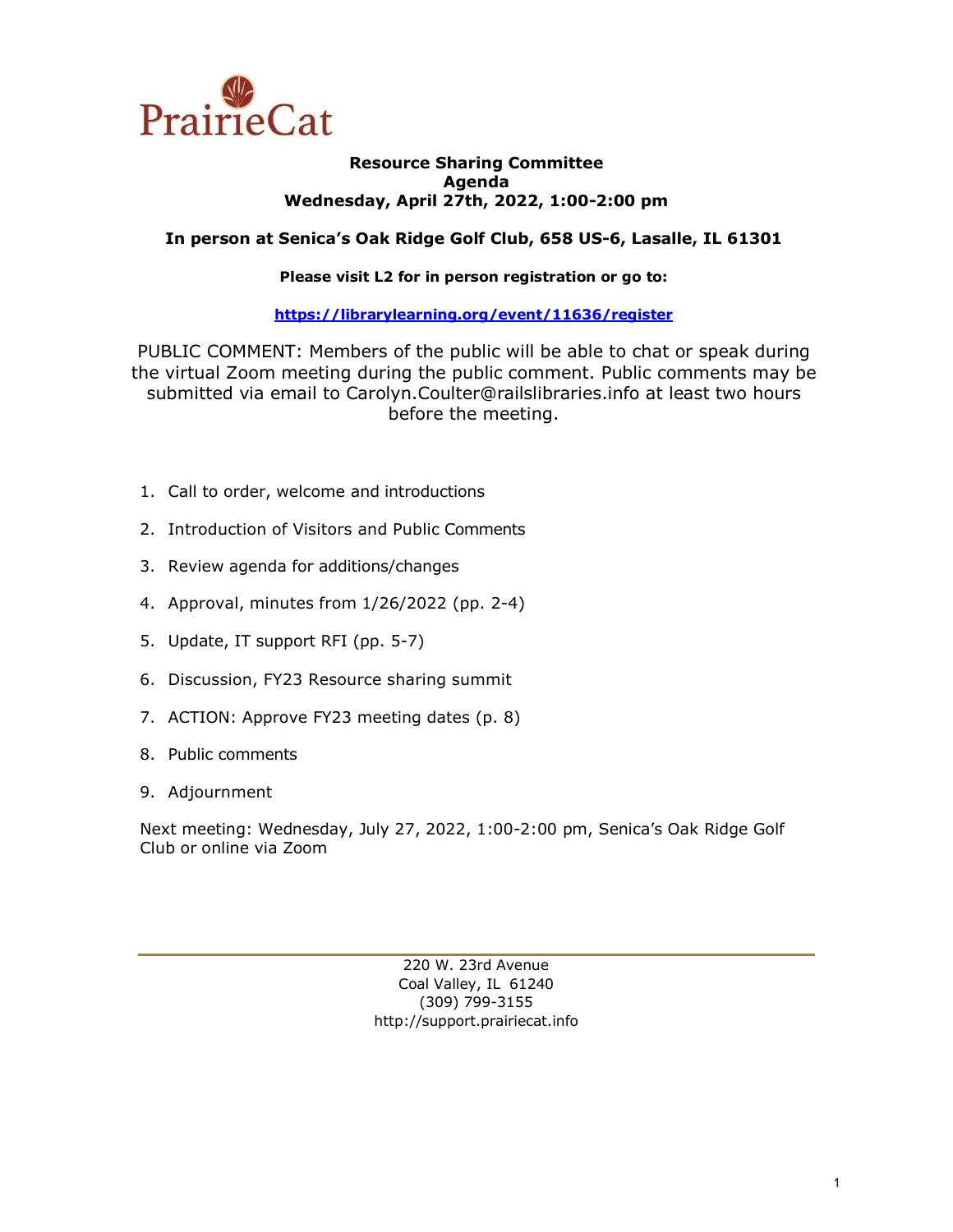

#### **Resource Sharing Committee Minutes Wednesday, January 26th, 2022, 1:00-2:00 pm**

### **Online via Zoom**

#### **Please use the link below to register online via Zoom:**

#### **[https://railslibraries.zoom.us/meeting/register/tJUocuuvrzopEtCH0uSZmV7NNr9t](https://railslibraries.zoom.us/meeting/register/tJUocuuvrzopEtCH0uSZmV7NNr9t-tmnqWqn)[tmnqWqn](https://railslibraries.zoom.us/meeting/register/tJUocuuvrzopEtCH0uSZmV7NNr9t-tmnqWqn)**

The council met virtually due to the coronavirus pandemic in accordance with rules and procedures contained in section 7(e) of the OMA as (1) there is a state-issued disaster declaration related to public health concerns in place over all or part of the jurisdiction of the public body; (2) the head of the public body determines that an in-person meeting is not practical or prudent because of the disaster

PUBLIC COMMENT: Members of the public will be able to chat or speak during the virtual Zoom meeting during the public comment. Public comments may be submitted via email to Carolyn.Coulter@railslibraries.info at least two hours before the meeting.

1. Call to order, welcome and introductions Ruhnke (Chair-PU) called the meeting to order at 1:00 pm. The committee introduced themselves.

Present via Zoom: Debbie Griggs (TC), Cristy Stupegia (LS), Carolyn Coulter (PrairieCat), Charm Ruhnke (Chair-PU), Chelsey DeSplinter (PrairieCat), Magda Bonny (PrairieCat), Kim Brozovich (RP), Dana Fine (PR), Rici Dale (RL), Lynne Noffke (LI), Elizabeth Smith (PrairieCat), Patti Smith (RO), Pennie Miller (PP), John Slanicky (PrairieCat)

Absent: Melissa Landis (PrairieCat)

- 2. Introduction of Visitors and Public Comments There were no public comments or visitors.
- 3. Review agenda for additions/changes Ruhnke (PU) added Find More Illinois to the agenda.
- **4.** Approval, minutes from 11/12/2021 (Summit Debrief) and 1/13/2022

**Motion #1: Stupegia (LS) moved and Dale (RL) seconded to approve the November 12, 2021 minutes and the January 13, 2021 minutes as presented. There was no discussion on the motion. Motion carries by vocal affirmation.** 

### **Abstentions**: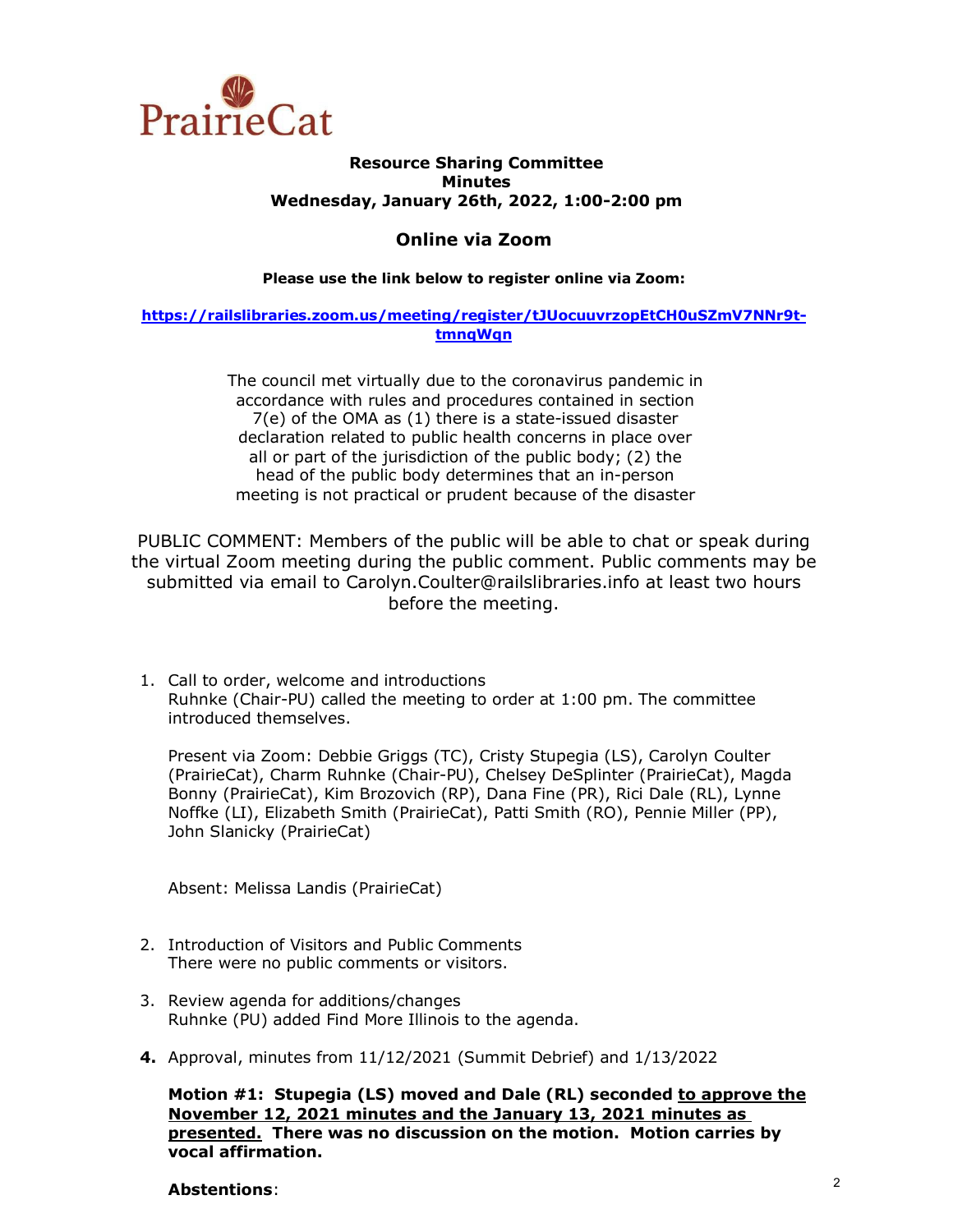5. Discussion and recap, PrairieCat Plus prioritization and next steps Ruhnke (PU) reminded everyone of the meeting that was held earlier in January to sort through the ideas gathered through Basecamp. Coulter (PrairieCat) recapped the last meeting, stating that our focus should be on Consulting Services and Physical Materials. Physical Materials would be an easy group buy and Consulting Services seemed to be the membership's biggest need. The goal of today's meeting is to narrow down the topics in each of those categories and decide which ones to move forward with. Ruhnke asked the Committee to vote on the two categories and the topics within each. The Committee voted to begin with Consulting Services and within that category, IT Support Services was most needed followed by Human Resources and Web Design.

Coulter described the services needed from an IT Support Service: on-site and remote support, networking (firewalls, routers, switches) support, server support, desktop support. PrairieCat will request hourly rate bids based the number of member libraries participating. Ruhnke asked about the start of PrairieCat Plus and if there are multiple dates that libraries can join. Noffke (LI) said she thinks it should be a year-to-year membership for consistency. Ruhnke agreed, stating it would make sense for the membership to follow along with PrairieCat's fiscal year. Coulter commented that we will get better bids if we extend for three years. Coulter suggests doing an RFI to see the costs and terms, then gage the interest level. From there, we can put out an RFP.

Coulter mentioned HR Consulting might be an easy place to start, as well. PrairieCat uses HR Source as a consulting firm. They do a great job and it would be fairly simple to get a group quote from them. Miller (PP) asked if we should pick a consulting service that would be beneficial to the large libraries and a different service that would be more appealing to the medium/small libraries.

Coulter will create and send out a survey to decide on the top two consulting services. Once we have those results, we can move forward with those preferences. The results will be posted on Basecamp.

6. Discussion, allowing fine free libraries to add a 28-day bill notice Coulter (PrairieCat) stated that about 25% of PrairieCat libraries are fine free. Melissa Landis from PrairieCat conducted a survey amongst those fine free libraries and one suggestion, as a result, was to change some language in the notices and add a 28-day bill notice option. A meeting was held with the fine free libraries where they came up with new verbiage for the notices and, again, the suggestion to add the 28-day notice. These wording changes will apply to everyone, so it encompasses both fine and fine free libraries. Coulter continued, the Circulation Committee had some minor changes to the verbiage, but they were in agreement with the notice and the 28-day addition as well. We are now bringing these changes to the Resource Sharing Committee for their input.

Dale (RL) the wording works fine for Reddick patrons. However, our library would prefer the 28-day bill notice. There does not seem to be enough time between the 14-day notice and the 21-day notice, so we prefer the 28-day. Fine (PR) echoed Dale's thoughts on the 28-day notices. Noffke (LI) agreed with the 28-day notice as well.

The Committee agrees to allow the 28-day bill notice and wording changes.

7. Discussion, Find More Illinois

Ruhnke (PU) asked the Committee to think about FMI and what that could mean for PrairieCat and the use of OCLC. Coulter (PrairieCat) mentioned that some of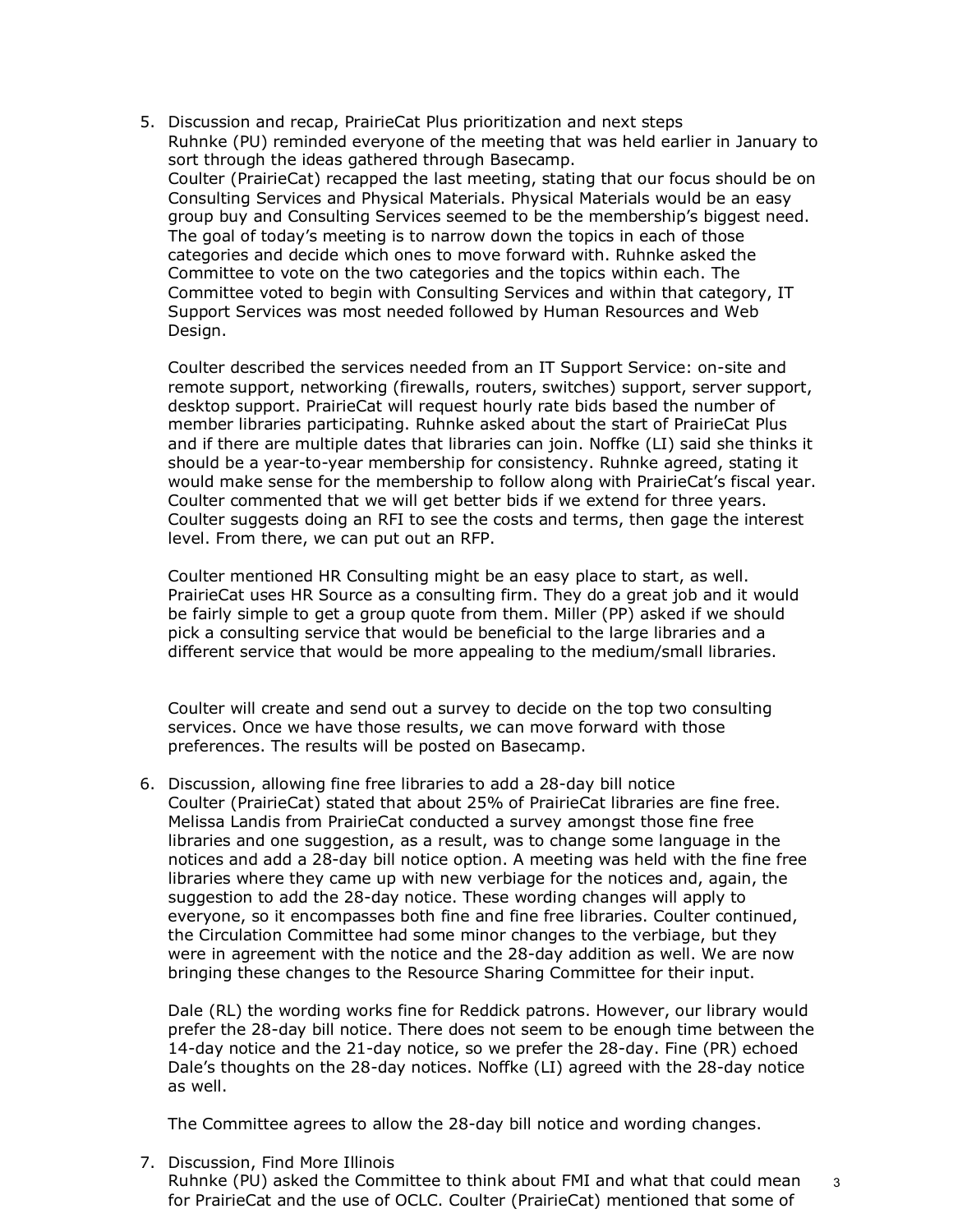the members will still want to remain in OCLC even if PrairieCat decides to drop the requirement. It might be possible to leverage MARC records from OCLC into their catalogs from member libraries and nonmembers will attach to them. The other possibility would be to use OCLC as a target, using WorldCat, in the autographic software. This could be a legal concern, but it is something to consider. We have to have a good source for bibliographic records and, right now, PrairieCat would have a hard time without OCLC. Just remember, this is very early discussion on the topic.

Smith (RO) said her library joined FMI right when it came out but had to drop it because there were so few members it was not cost effective to keep. Dale (RL) if FMI grows to encompass the state, for example, could we move Marc records away from OCLC? Coulter said if FMI grows that big, the OCLC records would almost have to be include from someone.

Miller (PP) asked if we did keep a few libraries in OCLC for the bibliographic records, would the cost be spread among the membership or fall strictly to those libraries? Coulter said if those few libraries are adding the benefits across the consortia, the consortia should cover the cost.

- 8. Public comments There were no public comments.
- 9. Adjournment Meeting adjourned at 1:50 pm.

Next meeting: Wednesday, April 27, 2022, 1:00-2:00 pm, Senica's Oak Ridge Golf Club and/or online via Zoom

> 220 W. 23rd Avenue Coal Valley, IL 61240 (309) 799-3155 [http://support.prairiecat.info](http://support.prairiecat.info/)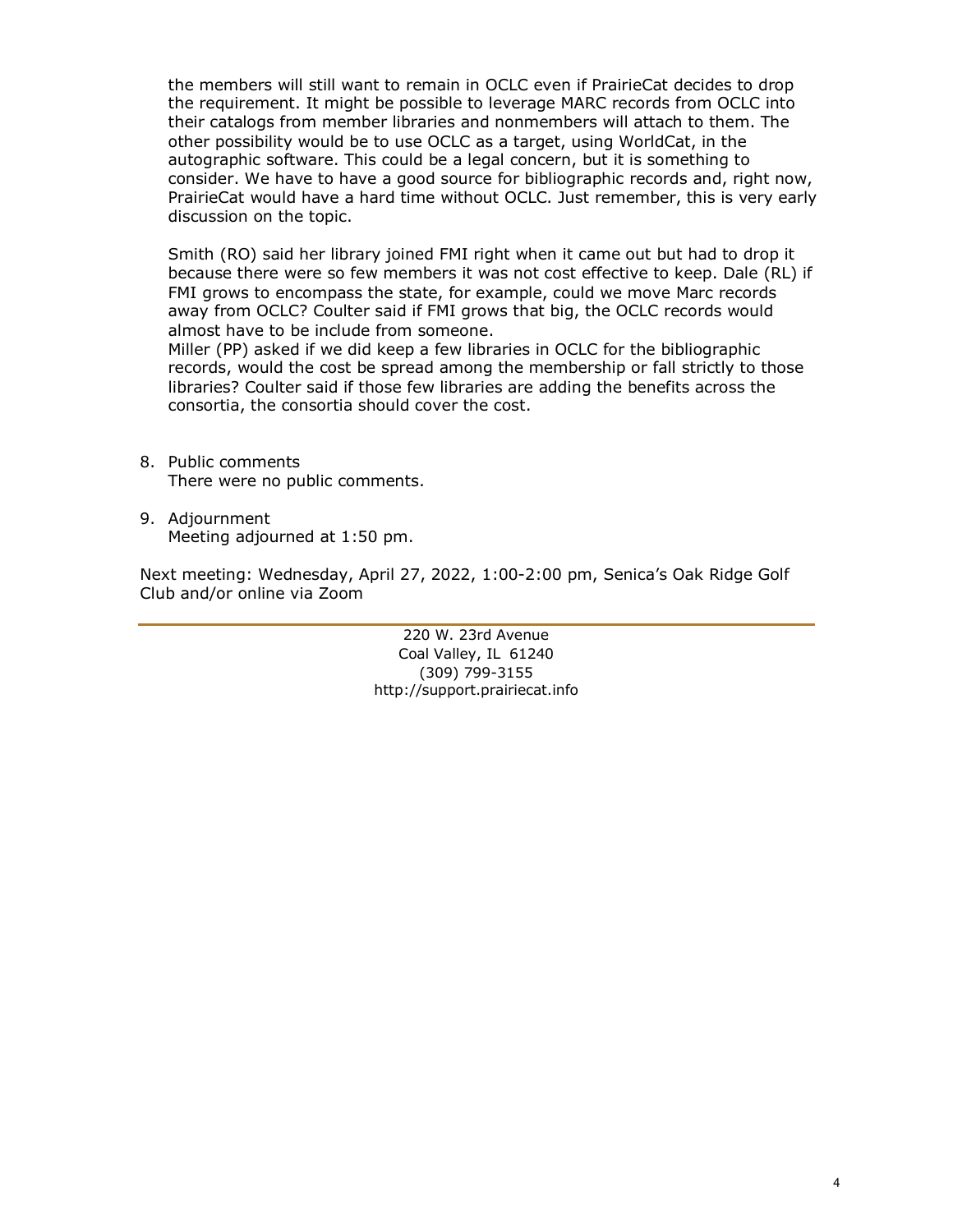

# **Deadline: April 18, 2022**

The membership of PrairieCat has issued a request for information (RFI) to determine the availability and interest for information technology consulting and support to members in our service area.

# **About PrairieCat:**

One hundred thirty-seven libraries in Illinois share an integrated library automation system known as PrairieCat. By sharing the cost of central site equipment, computer and database maintenance staff, and telecommunications, libraries of all sizes (including public, academic, school and special) have found it possible to join the consortium and to realize the advantages of automated resource sharing. More information can be found at [https://support.prairiecat.info.](https://support.prairiecat.info/)

## **Purpose of this RFI:**

While PrairieCat staff support the centralized database, software, and related technologies, each individual member is responsible for their own end user devices and local telecommunication networks. Each member provides and maintains their own agreements with ISPs, and purchases and maintains their own local PCs, printers, telecommunications equipment, and all other aspects of their IT operations. It is the support of these local services that some members find hard to maintain. Many libraries have no IT support staff, and some have no qualified technicians in the area to rely on for support. It is hoped that by issuing a contract covering the needs of several interested members, we can provide a better support option for those who need it.

> 220 W. 23rd Avenue Coal Valley, IL 61240 (877) 542-7257 http://support.prairiecat.info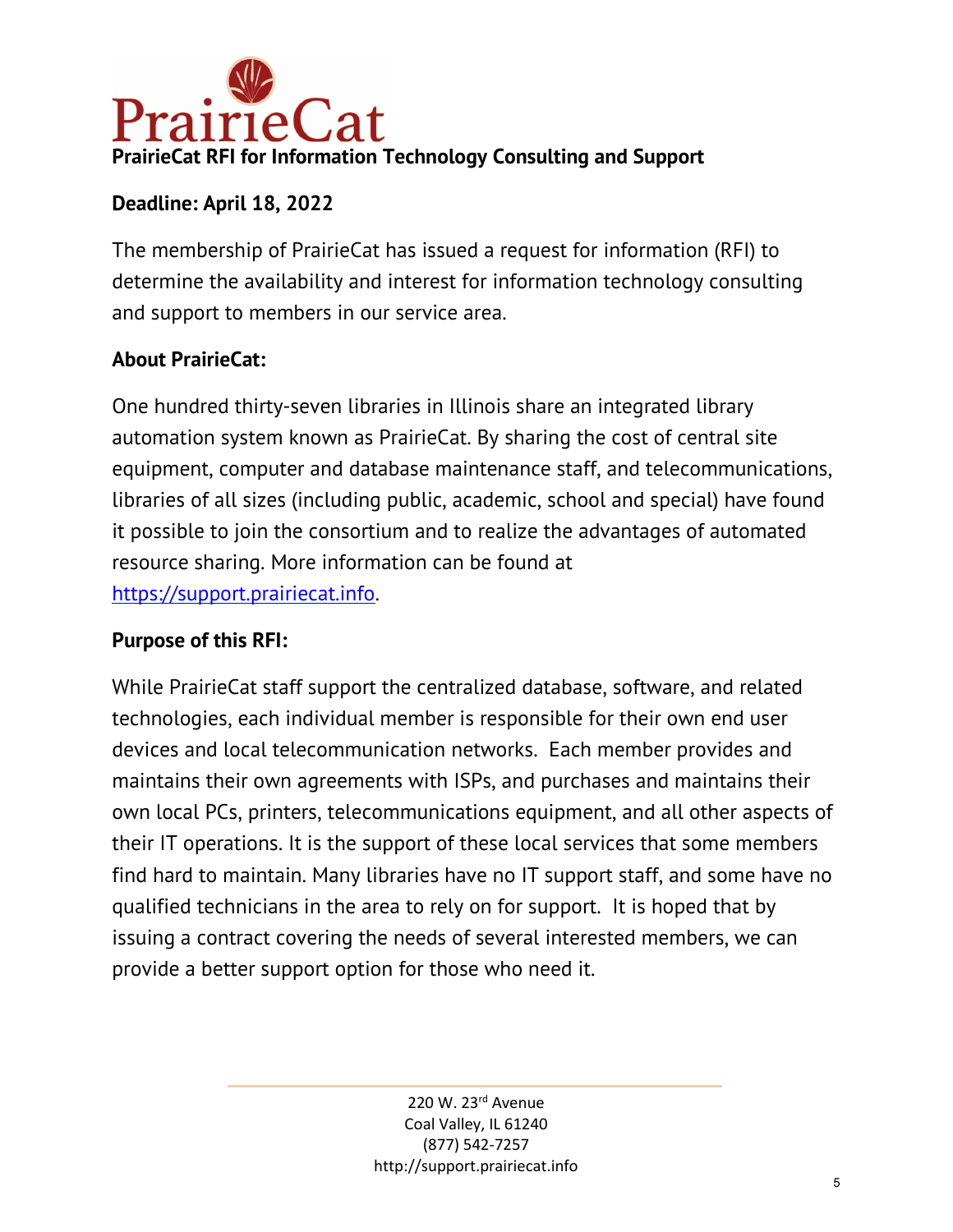# **Service Area:**

PrairieCat's members are distributed across approximately the northern third of Illinois, from the Chicago suburbs to the Iowa border. A map of our membership distribution can be found here: [https://www.prairiecat.info/libraries.](https://www.prairiecat.info/libraries) Our members consist of public, school, academic and special libraries in this region. Sizes of institutions vary, as does the level of technical expertise of the staff. We are requesting information from organizations that have the capacity to serve the entire region or, if not the entire area, a specific part of the region.

## **Number of members participating:**

At this time, it is uncertain how many members will wish to participate in a possible contract. Initial analysis has shown that about a third of our membership expressed interest in these services, however this will vary based on price and individual needs when more information is provided to them.

## **Services requested:**

- Initial site visits to all participants to ascertain configurations, inventories, and environment
- Remote support as well as onsite support/visits upon request
- Specific services requested include:
	- PC/Desktop support and consulting (Microsoft/Apple)
	- **Server support and consulting (Microsoft/LINUX)**
	- Network architecture support and consulting
	- **Support and consulting for services such as DNS/DHCP** configuration
	- **F** Telecommunications equipment support and consulting
	- **Firewall support and consulting**
	- Network security consulting
	- Web server support
	- **File server support**
	- **Email server support**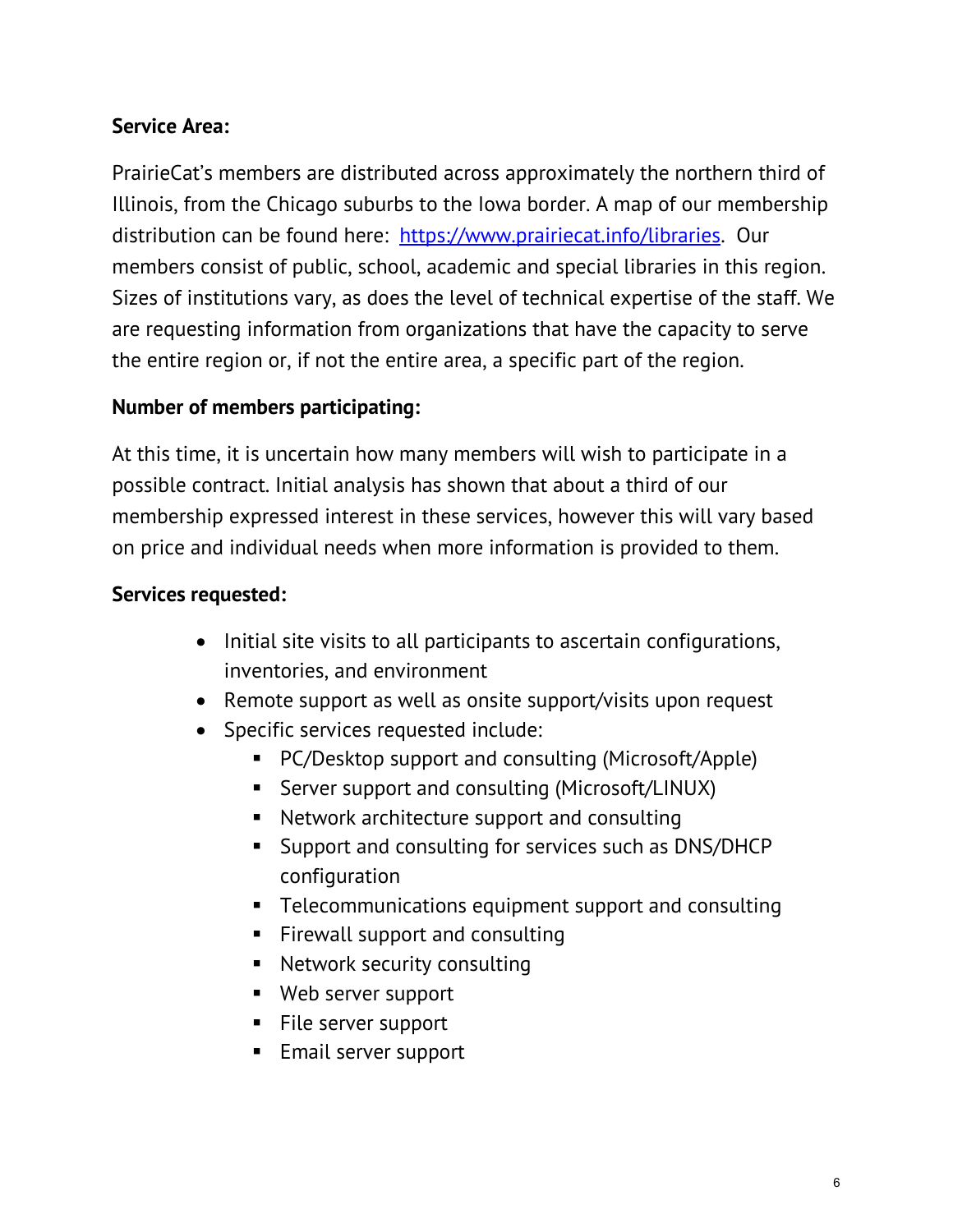# **Questions for respondents:**

- 1. Can your organization provide support for all aspects of services listed above? If not, which services would be excluded from your support and consultation?
- 2. Can you provide support across the entire PrairieCat service area, or if not what part (geographically) can you provide support?
- 3. What are the requirements for remote support? What remote control software is leveraged?
- 4. How are requests for support handled? Is there an online ticketing system? Do you support email ticketing?
- 5. What is the SDA on response times for both onsite and remote support?
- 6. How many IT techs are available for support?
- 7. For onsite, where are techs dispatched from?
- 8. What are the certifications held by support techs?
- 9. What are support hours and costs? Costs for weekend/holiday support?
- 10.Can you provide optional support and consulting for web site design and support of CMS (Drupal, Wordpress, etc)
- 11.What would be the minimum and maximum number of participants that you would consider if bidding on an RFP for these services?

# **Initial pricing for services:**

We would like to see initial pricing which would include per library/per site based on number of sites and be flexible to expand if new libraries join during the contract. In addition, we would like to see price adjustments over the course of the contract if new sites are onboarded.

## **Contact for responses and questions:**

Email submission of responses or questions preferred. Carolyn Coulter, Director PrairieCat 220 W. 23rd Ave., Coal Valley, IL 61240 [Carolyn.coulter@prairiecat.info](mailto:Carolyn.coulter@prairiecat.info) 630-734-5234